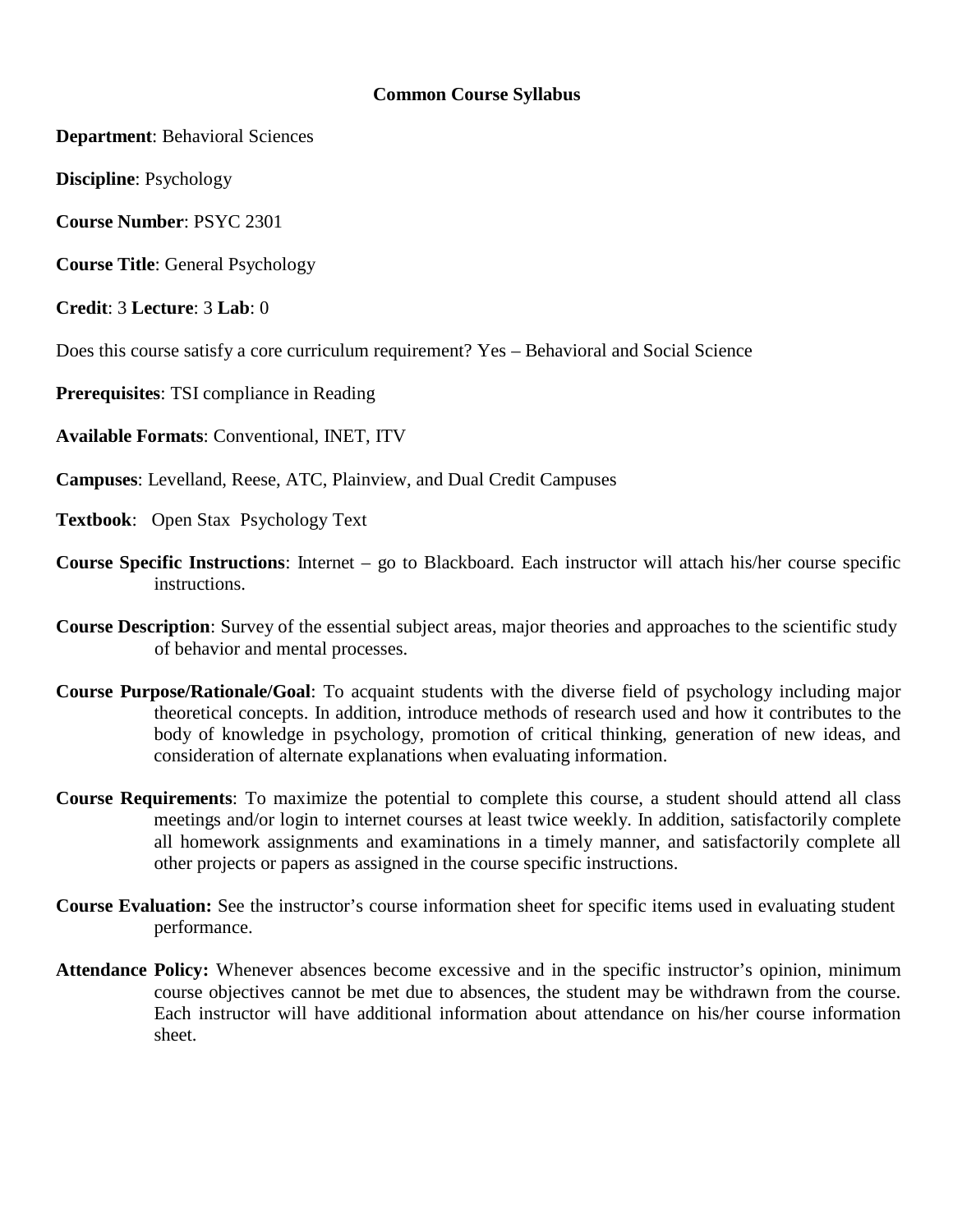## Student Learning Outcomes (SLOs)/Competencies:

Upon successful completion of this course, students will:

- 1. Identify various research methods and their characteristics used in the scientific study of psychology.
- 2. Describe the historical influences and early schools of thoughts that shaped the field of psychology.
- 3. Describe some of the prominent perspectives and approaches used in the study of psychology
- 4. Use terminology unique to the study of psychology.
- 5. Describe accepted approaches and standards in psychological assessment and evaluation.
- 6. Identify factors in physiological and psychological processes involved in human behavior.

## **Core Objectives addressed**:

- **Communication skills** to include effective written, oral and visual communication.
- **Critical thinking skills** to include creative thinking, innovation, inquiry and analysis, evaluation and synthesis of information.
- **Empirical and Quantitative skills** to include the manipulation and analysis of numerical data or observable facts resulting in informed conclusions.
- **Social Responsibility** to include the demonstrated intercultural knowledge and competence, knowledge of civic responsibility, and the ability to engage effectively in regional, national and global communities.

# CIP # 42.0101.51 25

Campus Concealed Carry syllabus statement:

Campus Concealed Carry - Texas Senate Bill - 11 (Government Code 411.2031, et al.) authorizes the carrying of a concealed handgun in South Plains College buildings only by persons who have been issued and are in possession of a Texas License to Carry a Handgun. Qualified law enforcement officers or those who are otherwise authorized to carry a concealed handgun in the State of Texas are also permitted to do so. Pursuant to Penal Code (PC) 46.035 and South Plains College policy, license holders may not carry a concealed handgun in restricted locations. For a list of locations, please refer to the SPC policy at: [\(http://www.southplainscollege.edu/human\\_resources/policy\\_procedure/hhc.php\)](http://www.southplainscollege.edu/human_resources/policy_procedure/hhc.php)

Pursuant to PC 46.035, the open carrying of handguns is prohibited on all South Plains College campuses. Report violations to the College Police Department at 806-716-2396 or 9-1-1.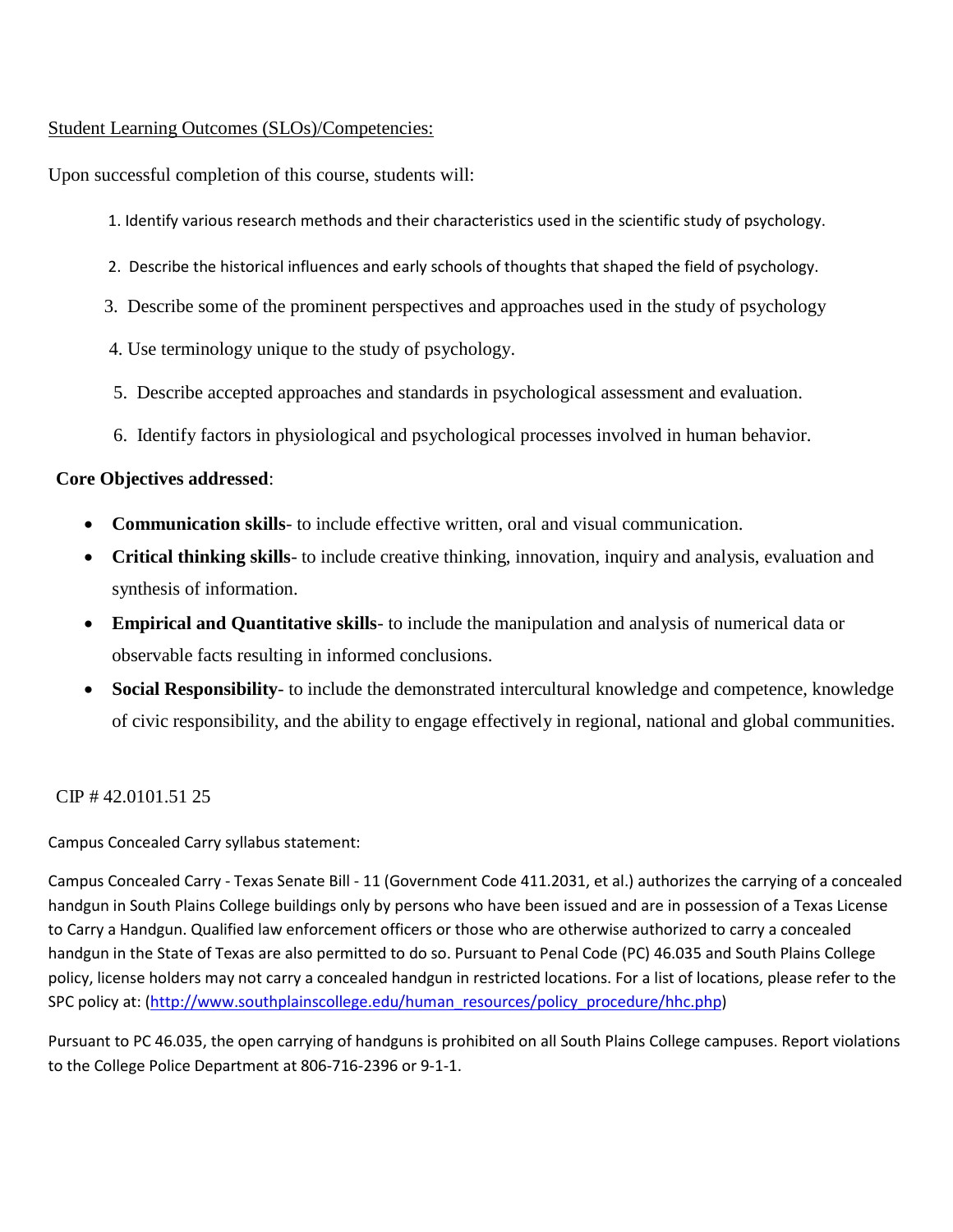## **Course Information**: PSYC 2301 – Fall 2017

**Office Hours**: AD 146, MW 7:00-8:00, 11-12:00; TR 7:00-8:00; TR 11:00-12:00 F 7:30 –9:30 Other times by appointment

**Email Address**: [pskinner@southplainscollege.edu](mailto:pskinner@southplainscollege.edu)

# **Course Websites**:

Blackboard (southplainscollege.blackboard.com)

## **Classroom Policies**:

- **Respect for Fellow Students**: All students will maintain respect for fellow classmates' personal beliefs, values, morals and life situations. Insensitivity concerning race, religion, sex/gender, sexual orientation, mental/physical disability, psychological disorders, age, or socio-economic status (family situation) will not be tolerated.
- **Electronic Devices**: The **use of cell phones** is not permitted in the classroom; they should be silenced and put away while in the classroom. Devices used for note-taking are permitted, but should be used responsibly and should not create distractions for you or others.
- **Tardiness**: Please do your best to manage your time well and be on time to class. If you are tardy, please enter the room *quietly* and take a seat as close to the door as you can get. Being late to class is disruptive to your fellow classmates. I will give a quiz at the beginning of class and you will miss it if you are late or absent. These cannot be made up.
- **Disruptive Behavior**: "Failure to comply with lawful directions of a classroom teacher relative to maintaining good order is considered misconduct on the part of the student. Repeated violations of disrupting a class will result in the student being dropped from the course." (See Student Guide)
- **Attendance & Administrative Drop Policy**: Attendance will be taken during each class meeting. Students will be responsible for material presented and discussed in class. Due to South Plains College attendance policies, any student who fails to attend 5 classes during the semester or fails to complete two major grades may be dropped from the course with an 'X' or 'F.' The last day to drop is 11/16/2017.

**Late Work and Missed Work: The work is due on the dates assigned and will have late penalties if that date is missed. You cannot wait till the end of the semester to do the work.** 

**Grading Policy and Method of Evaluation:** It is possible to earn up to 620 points in this course, as follows:

|               | Possible Points You Can<br>Earn This Semester | Points Earned By You This<br>Semester |
|---------------|-----------------------------------------------|---------------------------------------|
| Paper/Project | 100                                           |                                       |
| Exam 1        | 100                                           |                                       |
| Exam 2        | 100                                           |                                       |
| Exam 3        | 100                                           |                                       |
| Exam 4        | 100                                           |                                       |
| Daily Quizzes | 120                                           |                                       |
| Totals        | 620                                           |                                       |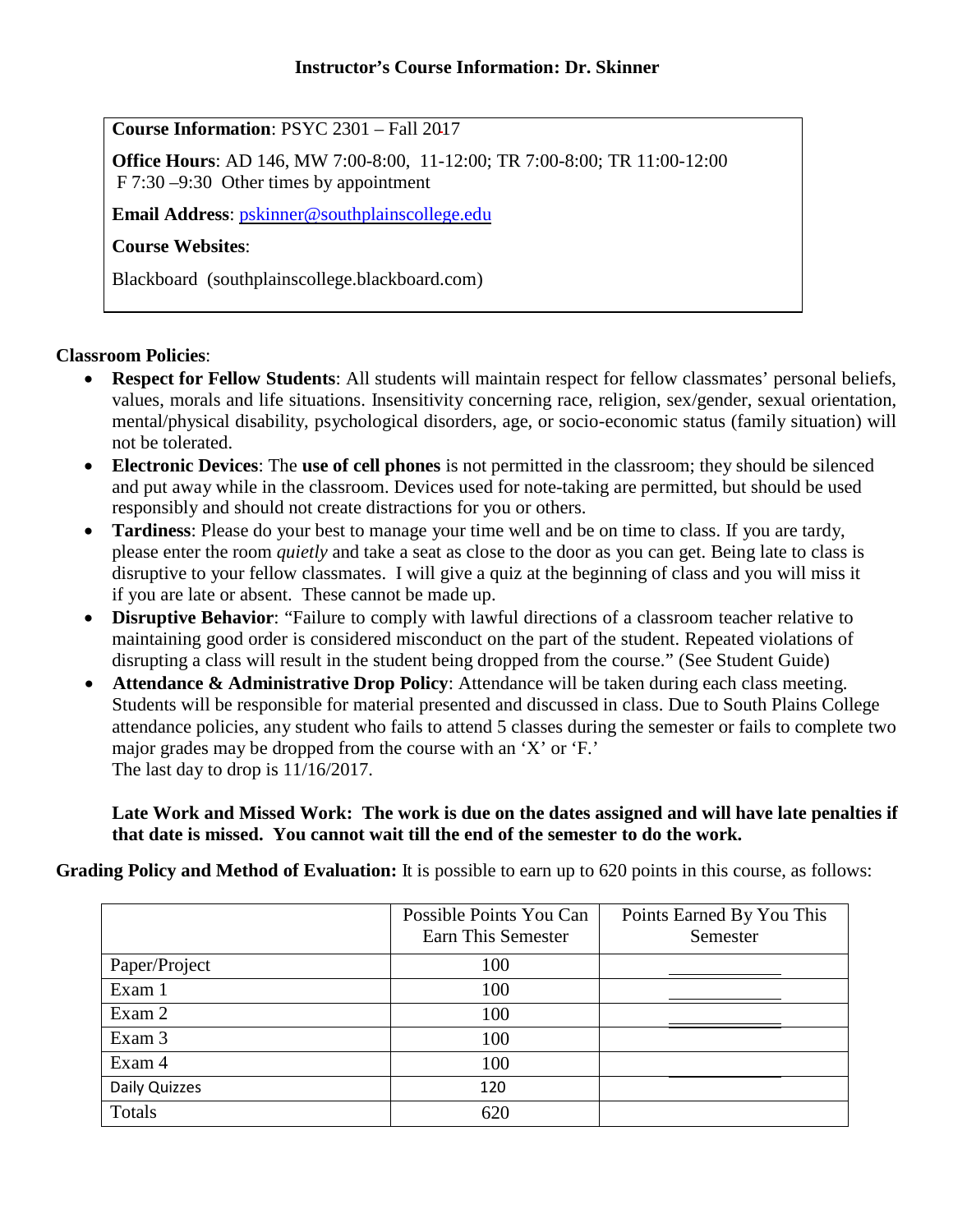Final Grades will be determined by calculating the total amount of points earned by you this semester. Using the scale below, your instructor will determine the corresponding letter grade.

- A 558 to 620 B 496 to 557 C 434 to 495 D 372 to 433 F below 371
- *Project/Paper*: This is worth 100 points and will be due by November 3, 2017 at 4:00 pm. If it is late it will have 10% deducted per day that it is late. The project will consist of application of a personal example to a concept in the text book. The description is on a separate sheet with a grading rubric that is attached.
	- **Quizzes**: You will have daily reading quizzes at the beginning of class. There will be approximately 26 of these quizzes during the semester. They will be over the reading assigned for that week. They will be worth 5 points each. The end grade would be 24 quizzes worth 5 points each for a total of 120 points. I will also allow you to have the extra 2 quizzes for 10 points extra credit if you have not missed any during the semester. This will also be the way attendance is figured and will be given at the beginning of class. If you are late to class you will miss the quiz and there are no make-up quizzes. These quizzes will also help prepare you for the exam and you might see some of these questions on the exam.

•

Calendar of Dates

| Week of                                   | Topic/Chapter                              | Exams, Holidays, and Papers Due       |  |
|-------------------------------------------|--------------------------------------------|---------------------------------------|--|
| 8/28                                      | Chapter 1--Introduction                    |                                       |  |
| 9/4                                       | <b>Chapter 2--Research</b>                 |                                       |  |
| 9/11                                      | Chapter 3—Biopsychology                    | Exam 1 (Chapters 1 and 2)             |  |
| 9/19                                      | Complete 1-3                               |                                       |  |
| 9/25                                      | <b>Chapter 4--Consciousness</b>            |                                       |  |
| 10/2                                      | Chapter 5—Sensation/Perception             |                                       |  |
| 10/9                                      | Chapter 6—Learning                         | Exam 2 (Chapters 3, 4, $\&$ 5)        |  |
| 10/16                                     | <b>Chapter 8--Memory</b>                   |                                       |  |
| 10/23                                     | Chapter 10--Emotion                        |                                       |  |
| 10/30                                     | Chapter 12—Social                          | Paper Due 11/3                        |  |
| 11/6                                      | Chapter 14—Stress                          | Exam $3$ (Chapters 6, 8, 12)          |  |
| 11/13                                     | Complete $10/12/14$                        |                                       |  |
| 11/20                                     | Chapter 15 Disorders                       | Thanksgiving $11/22$ to $11/24$       |  |
| 11/27                                     | Chapter 15 Disorders                       |                                       |  |
| 12/4                                      | Chapter 16 Therapy                         |                                       |  |
| 12/11                                     | Final Exam                                 | Exam 4 during final exam as scheduled |  |
| Section 001 Monday December 11 at 8:00 am |                                            |                                       |  |
|                                           | Section 006 Tuesday December 12 at 8:00 am |                                       |  |